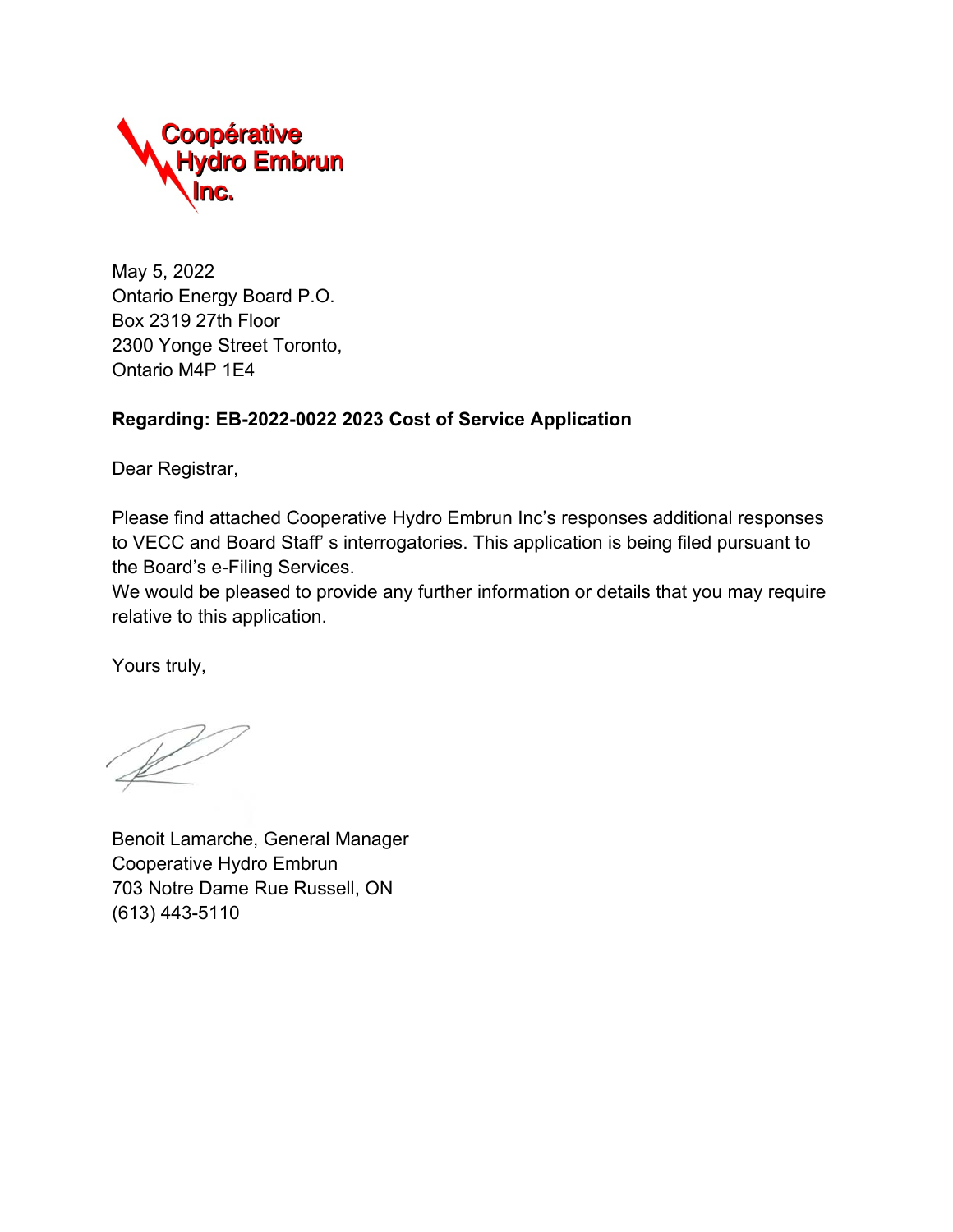# **EXHIBIT 3 – CUSTOMER AND LOAD FORECAST**

#### **3-STAFF-45**

#### **Ref: Load Forecast model, Bridge&Test Year Class Forecast sheet**

The 2021 Residential ratio of class kWh to wholesale purchases is calculated as a historic average of 2012 to 2020, rather than as a ratio of rate class kWh to wholesale purchases for the year. For GS < 50 kW and GS 50 – 4,999 kW, the 2021 ratio is calculated as a ratio of rate class energy to wholesale purchases.

(a) Please explain the reason for the apparent inconsistency.

#### CHEI Response: There appears to have been an error in the formula.

(b) As a scenario, please provide the forecasted residential energy if the 2021 ratio of rate class energy to wholesale purchases were calculated consistently with the general service rate classes.

CHEI Response: Please see below. Please note that CHEI did not correctly update the model filed with the responses on May 2, 2022. However, the model has since been corrected and will be in the next version.

|      | <b>Residential</b>                      |                                  |        |                               |                                             |                 |  |  |  |  |
|------|-----------------------------------------|----------------------------------|--------|-------------------------------|---------------------------------------------|-----------------|--|--|--|--|
| Year | <b>Residential</b><br><b>Actual kWh</b> | <b>Total Actual</b><br>Wholesale | Ratio% | <b>Predicted</b><br>Wholesale | <b>Residential</b><br><b>Weather Normal</b> | Per<br>customer |  |  |  |  |
| 2012 | 19,634,780                              | 30,091,478                       | 65.25% | 29,767,387                    | 19,423,310                                  | 10,863          |  |  |  |  |
| 2013 | 19,650,696                              | 30,301,350                       | 64.85% | 29,649,532                    | 19,227,986                                  | 10,742          |  |  |  |  |
| 2014 | 19,479,913                              | 30,157,452                       | 64.59% | 29,734,255                    | 19,206,553                                  | 10,617          |  |  |  |  |
| 2015 | 19,377,540                              | 29,896,472                       | 64.82% | 29,779,666                    | 19,301,832                                  | 10,412          |  |  |  |  |
| 2016 | 19,268,403                              | 29,672,839                       | 64.94% | 31,174,357                    | 20,243,431                                  | 10,525          |  |  |  |  |
| 2017 | 19,163,638                              | 29,169,681                       | 65.70% | 29,733,375                    | 19,533,969                                  | 9,796           |  |  |  |  |
| 2018 | 20,597,137                              | 30,569,635                       | 67.38% | 30,629,727                    | 20,637,626                                  | 9,858           |  |  |  |  |
| 2019 | 20,253,193                              | 30,054,521                       | 67.39% | 30,233,400                    | 20,373,736                                  | 9,315           |  |  |  |  |
| 2020 | 21,302,214                              | 30,411,238                       | 70.05% | 30,393,912                    | 21,290,078                                  | 9,538           |  |  |  |  |
| 2021 | 21,654,999                              | 30,838,620                       | 66.11% | 30,067,675                    | 19,876,640                                  | 8,688           |  |  |  |  |
| 2022 |                                         |                                  | 66.11% | 30,405,112                    | 20,099,708                                  | 8,785           |  |  |  |  |
| 2023 |                                         | Avg                              | 66.11% | 30,482,264                    | 20,150,710                                  | 8,593           |  |  |  |  |
|      |                                         |                                  |        |                               |                                             |                 |  |  |  |  |

#### Before error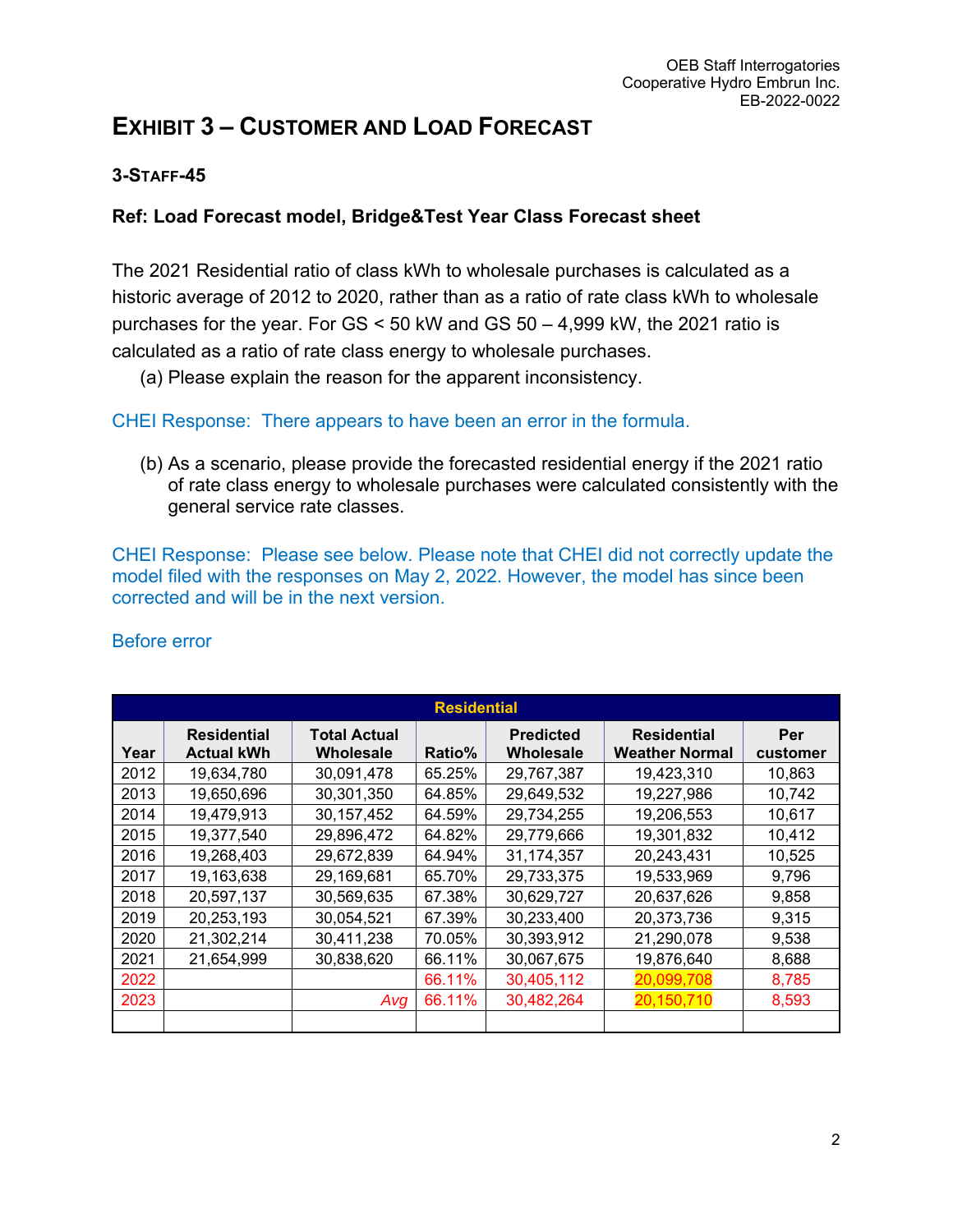#### After error

| <b>Residential</b> |                                         |                                  |        |                               |                                             |                 |  |  |
|--------------------|-----------------------------------------|----------------------------------|--------|-------------------------------|---------------------------------------------|-----------------|--|--|
| Year               | <b>Residential</b><br><b>Actual kWh</b> | <b>Total Actual</b><br>Wholesale | Ratio% | <b>Predicted</b><br>Wholesale | <b>Residential</b><br><b>Weather Normal</b> | Per<br>customer |  |  |
| 2012               | 19,634,780                              | 30,091,478                       | 65.25% | 29,767,387                    | 19,423,310                                  | 10,863          |  |  |
| 2013               | 19,650,696                              | 30,301,350                       | 64.85% | 29,649,532                    | 19,227,986                                  | 10,742          |  |  |
| 2014               | 19,479,913                              | 30,157,452                       | 64.59% | 29,734,255                    | 19,206,553                                  | 10,617          |  |  |
| 2015               | 19,377,540                              | 29,896,472                       | 64.82% | 29,779,666                    | 19,301,832                                  | 10,412          |  |  |
| 2016               | 19,268,403                              | 29,672,839                       | 64.94% | 31, 174, 357                  | 20,243,431                                  | 10,525          |  |  |
| 2017               | 19,163,638                              | 29,169,681                       | 65.70% | 29,733,375                    | 19,533,969                                  | 9,796           |  |  |
| 2018               | 20,597,137                              | 30,569,635                       | 67.38% | 30,629,727                    | 20,637,626                                  | 9,858           |  |  |
| 2019               | 20,253,193                              | 30,054,521                       | 67.39% | 30,233,400                    | 20,373,736                                  | 9,315           |  |  |
| 2020               | 21,302,214                              | 30,411,238                       | 70.05% | 30,393,912                    | 21,290,078                                  | 9,538           |  |  |
| 2021               | 21,654,999                              | 30,838,620                       | 70.22% | 30,067,675                    | 21,113,639                                  | 9,228           |  |  |
| 2022               |                                         |                                  | 66.52% | 30,405,112                    | 20,224,796                                  | 8,840           |  |  |
| 2023               |                                         | Avg                              | 66.52% | 30,482,264                    | 20,276,116                                  | 8,647           |  |  |
|                    |                                         |                                  |        |                               |                                             |                 |  |  |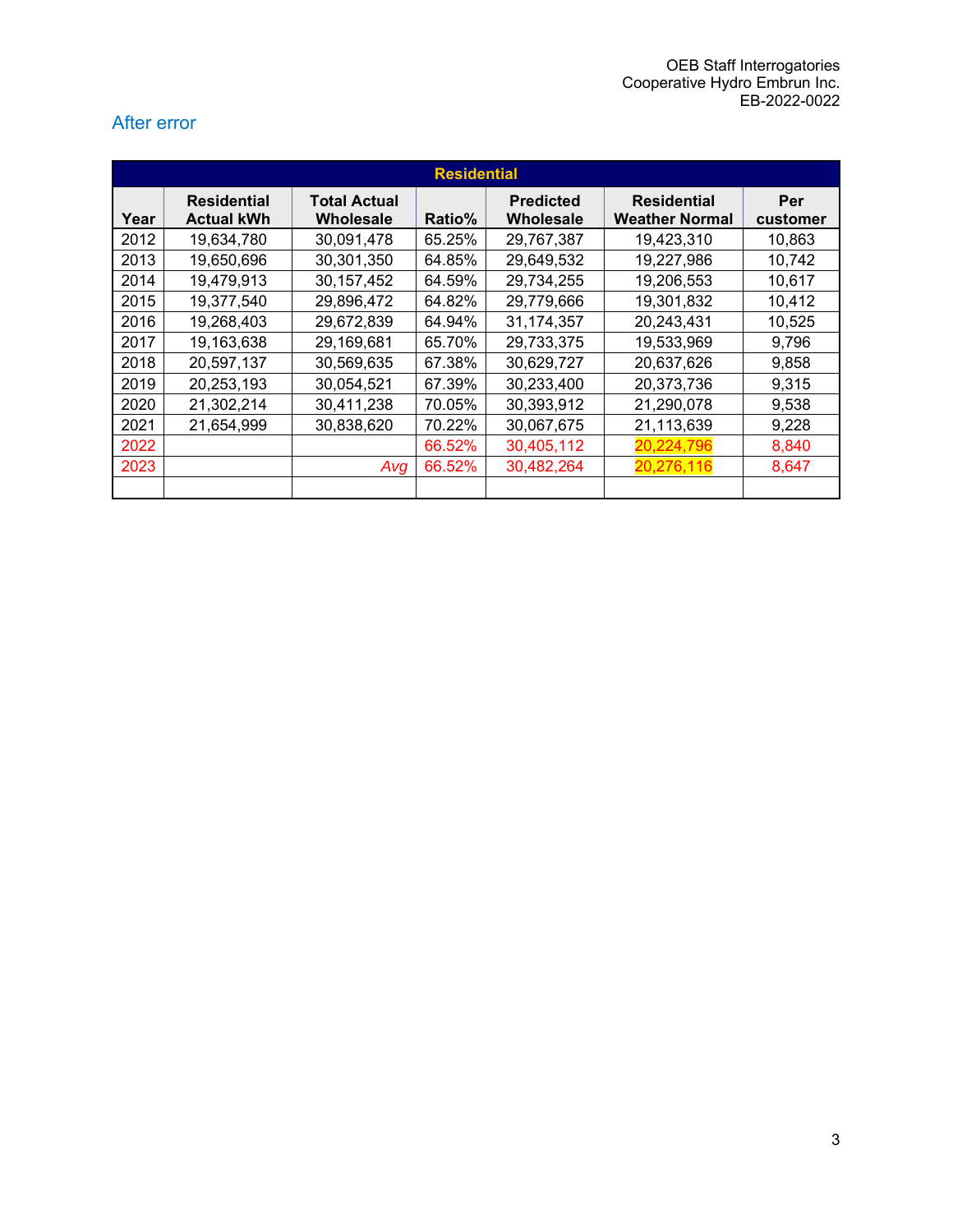#### **3-STAFF-47**

#### **Load Forecast Ref 1: Load Forecast model – Bridge&Test Year Class Forecast**

The GS > 50 kW to 4,999 kW appears to OEB staff to using a shrinking share of wholesale purchases. The average ratio of wholesale to wholesale used is 13.01%. This is less than the historic actual ratio for every year from 2012 to 2017, and more than the ratio for every year from 2018 to 2021. Similar trends may be present in other rate classes.

- (a) As a scenario, for the Residential, GS < 50 kW, and GS 50 to 4,999 kW rate classes, please calculate ratios for 2022 and 2023 based on a trend of ratios from 2012 to 2019.
- (b) Please use the ratios in part a) to forecast energy use by rate class under this scenario.

#### CHEI Response: See below

#### Residential: (2012-2021)

| <b>Residential</b> |                                         |                                  |        |                               |                                             |                 |  |  |  |
|--------------------|-----------------------------------------|----------------------------------|--------|-------------------------------|---------------------------------------------|-----------------|--|--|--|
| Year               | <b>Residential</b><br><b>Actual kWh</b> | <b>Total Actual</b><br>Wholesale | Ratio% | <b>Predicted</b><br>Wholesale | <b>Residential</b><br><b>Weather Normal</b> | Per<br>customer |  |  |  |
| 2012               | 19,634,780                              | 30,091,478                       | 65.25% | 29,767,387                    | 19,423,310                                  | 10,863          |  |  |  |
| 2013               | 19,650,696                              | 30,301,350                       | 64.85% | 29,649,532                    | 19,227,986                                  | 10,742          |  |  |  |
| 2014               | 19,479,913                              | 30,157,452                       | 64.59% | 29,734,255                    | 19,206,553                                  | 10,617          |  |  |  |
| 2015               | 19,377,540                              | 29,896,472                       | 64.82% | 29,779,666                    | 19,301,832                                  | 10,412          |  |  |  |
| 2016               | 19,268,403                              | 29,672,839                       | 64.94% | 31,174,357                    | 20,243,431                                  | 10,525          |  |  |  |
| 2017               | 19,163,638                              | 29,169,681                       | 65.70% | 29,733,375                    | 19,533,969                                  | 9,796           |  |  |  |
| 2018               | 20,597,137                              | 30,569,635                       | 67.38% | 30,629,727                    | 20,637,626                                  | 9,858           |  |  |  |
| 2019               | 20,253,193                              | 30,054,521                       | 67.39% | 30,233,400                    | 20,373,736                                  | 9,315           |  |  |  |
| 2020               | 21,302,214                              | 30,411,238                       | 70.05% | 30,393,912                    | 21,290,078                                  | 9,538           |  |  |  |
| 2021               | 21,654,999                              | 30,838,620                       | 70.22% | 30,067,675                    | 21,113,639                                  | 9,228           |  |  |  |
| 2022               |                                         |                                  | 66.52% | 30,405,112                    | 20,224,796                                  | 8,840           |  |  |  |
| 2023               |                                         | Avg                              | 66.52% | 30,482,264                    | 20,276,116                                  | 8,647           |  |  |  |
|                    |                                         |                                  |        |                               |                                             |                 |  |  |  |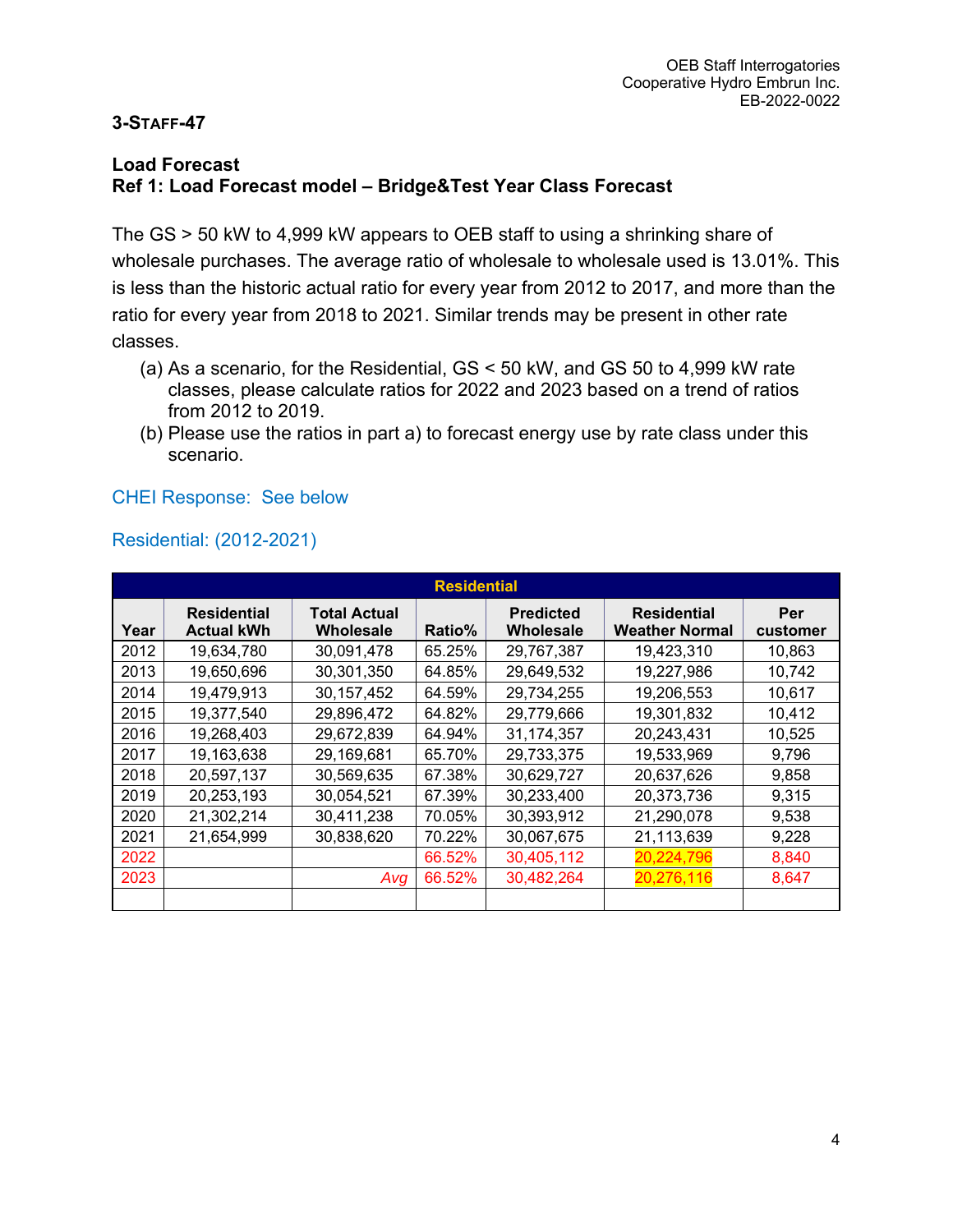|      | <b>Residential</b>                      |                                  |        |                               |                                             |                 |  |  |  |  |
|------|-----------------------------------------|----------------------------------|--------|-------------------------------|---------------------------------------------|-----------------|--|--|--|--|
| Year | <b>Residential</b><br><b>Actual kWh</b> | <b>Total Actual</b><br>Wholesale | Ratio% | <b>Predicted</b><br>Wholesale | <b>Residential</b><br><b>Weather Normal</b> | Per<br>customer |  |  |  |  |
| 2012 | 19,634,780                              | 30,091,478                       | 65.25% | 29,767,387                    | 19,423,310                                  | 10,863          |  |  |  |  |
| 2013 | 19,650,696                              | 30,301,350                       | 64.85% | 29,649,532                    | 19,227,986                                  | 10,742          |  |  |  |  |
| 2014 | 19,479,913                              | 30,157,452                       | 64.59% | 29,734,255                    | 19,206,553                                  | 10,617          |  |  |  |  |
| 2015 | 19,377,540                              | 29,896,472                       | 64.82% | 29,779,666                    | 19,301,832                                  | 10,412          |  |  |  |  |
| 2016 | 19,268,403                              | 29,672,839                       | 64.94% | 31,174,357                    | 20,243,431                                  | 10,525          |  |  |  |  |
| 2017 | 19,163,638                              | 29,169,681                       | 65.70% | 29,733,375                    | 19,533,969                                  | 9,796           |  |  |  |  |
| 2018 | 20,597,137                              | 30,569,635                       | 67.38% | 30,629,727                    | 20,637,626                                  | 9,858           |  |  |  |  |
| 2019 | 20,253,193                              | 30,054,521                       | 67.39% | 30,233,400                    | 20,373,736                                  | 9,315           |  |  |  |  |
| 2020 | 21,302,214                              | 30,411,238                       | 70.05% | 30,393,912                    | 21,290,078                                  | 9,538           |  |  |  |  |
| 2021 | 21,654,999                              | 30,838,620                       | 70.22% | 30,067,675                    | 21,113,639                                  | 9,228           |  |  |  |  |
| 2022 |                                         |                                  | 65.61% | 30,405,112                    | 19,949,931                                  | 8,720           |  |  |  |  |
| 2023 |                                         | Avg                              | 65.61% | 30,482,264                    | 20,000,553                                  | 8,529           |  |  |  |  |
|      |                                         |                                  |        |                               |                                             |                 |  |  |  |  |

# Residential: Using 2012-2019 (2012-2019)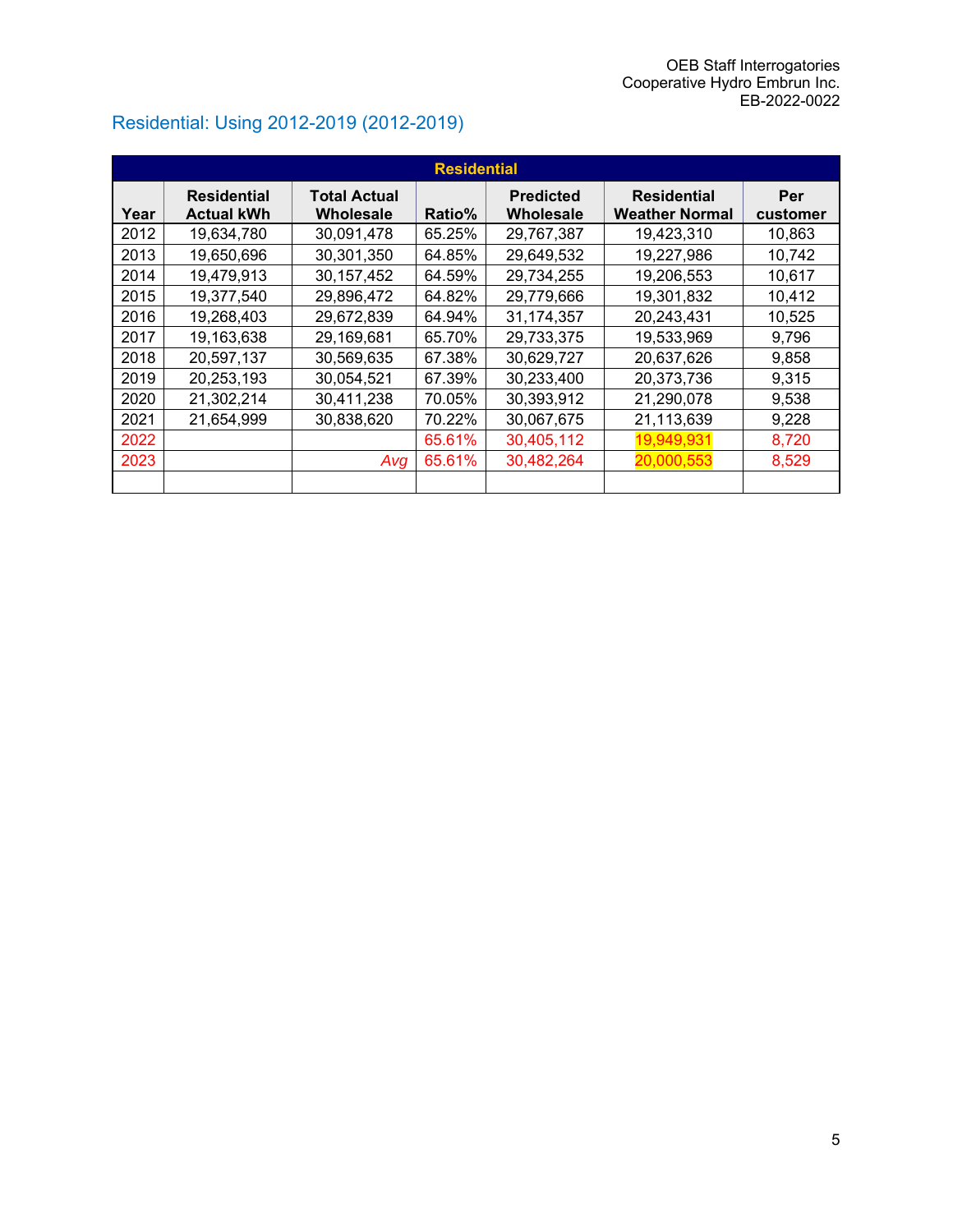#### **General Service < 50 kW Year Actual kWh Total Wholesale Ratio% Predicted Wholesale Weather Normal Per customer** 2012 4,742,923 30,091,478 15.76% 29,767,387 4,691,841 29,884 2013 4,699,450 30,301,350 15.51% 29,649,532 4,598,359 28,920 2014 4,701,954 30,157,452 15.59% 29,734,255 4,635,972 29,157 2015 4,594,197 29,896,472 15.37% 29,779,666 4,576,247 27,735 2016 4,547,781 29,672,839 15.33% 31,174,357 4,777,910 29,060 2017 4,556,065 29,169,681 15.62% 29,733,375 4,644,109 28,347 2018 4,549,793 30,569,635 14.88% 30,629,727 4,558,737 27,559 2019 4,605,655 30,054,521 15.32% 30,233,400 4,633,067 28,236 2020 4,285,367 30,411,238 4.09% 30,393,912 4,282,926 36,397 2021 4,350,730 30,838,620 14.11% 30,067,675 4,241,965 25,984 2022 15.16% 30,405,112 4,608,863 28,110 2023 *Avg* 15.16% 30,482,264 4,620,558 28,059 2023 15.16% 30,482,264 4,620,558 28,304

#### GS<50 (2012-2021)

#### GS<50 Using 2012-2019 (2012-2019)

|      | <b>General Service &lt; 50 kW</b> |                           |        |                               |                          |                 |  |  |  |  |  |
|------|-----------------------------------|---------------------------|--------|-------------------------------|--------------------------|-----------------|--|--|--|--|--|
| Year | <b>Actual</b><br><b>kWh</b>       | <b>Total</b><br>Wholesale | Ratio% | <b>Predicted</b><br>Wholesale | Weather<br><b>Normal</b> | Per<br>customer |  |  |  |  |  |
| 2012 | 4,742,923                         | 30,091,478                | 15.76% | 29,767,387                    | 4,691,841                | 29,884          |  |  |  |  |  |
| 2013 | 4,699,450                         | 30,301,350                | 15.51% | 29,649,532                    | 4,598,359                | 28,920          |  |  |  |  |  |
| 2014 | 4,701,954                         | 30, 157, 452              | 15.59% | 29,734,255                    | 4,635,972                | 29,157          |  |  |  |  |  |
| 2015 | 4,594,197                         | 29,896,472                | 15.37% | 29,779,666                    | 4,576,247                | 27,735          |  |  |  |  |  |
| 2016 | 4,547,781                         | 29,672,839                | 15.33% | 31,174,357                    | 4,777,910                | 29,060          |  |  |  |  |  |
| 2017 | 4,556,065                         | 29,169,681                | 15.62% | 29,733,375                    | 4,644,109                | 28,347          |  |  |  |  |  |
| 2018 | 4,549,793                         | 30,569,635                | 14.88% | 30,629,727                    | 4,558,737                | 27,559          |  |  |  |  |  |
| 2019 | 4,605,655                         | 30,054,521                | 15.32% | 30,233,400                    | 4,633,067                | 28,236          |  |  |  |  |  |
| 2020 | 4,285,367                         | 30,411,238                | 14.09% | 30,393,912                    | 4,282,926                | 26,397          |  |  |  |  |  |
| 2021 | 4,350,730                         | 30,838,620                | 14.11% | 30,067,675                    | 4,241,965                | 25,984          |  |  |  |  |  |
| 2022 |                                   |                           | 15.42% | 30,405,112                    | 4,689,319                | 28,600          |  |  |  |  |  |
| 2023 |                                   | Avg                       | 15.42% | 30,482,264                    | 4,701,218                | 28,549          |  |  |  |  |  |
|      |                                   |                           |        |                               |                          |                 |  |  |  |  |  |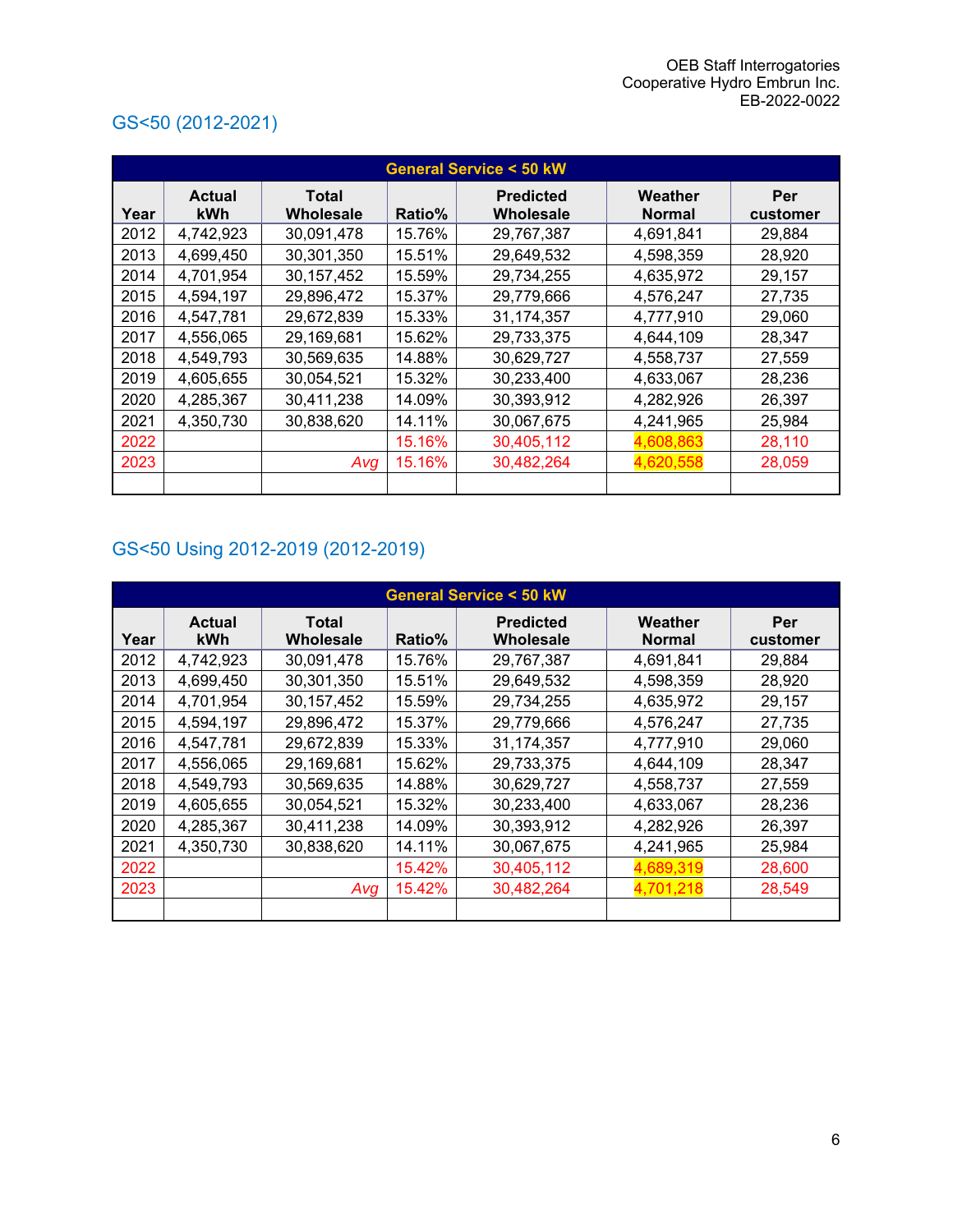|      | General Service > 50 to 4999 kW |                           |        |                               |                          |                 |  |  |  |  |
|------|---------------------------------|---------------------------|--------|-------------------------------|--------------------------|-----------------|--|--|--|--|
| Year | <b>Actual</b><br>kWh            | <b>Total</b><br>Wholesale | Ratio% | <b>Predicted</b><br>Wholesale | Weather<br><b>Normal</b> | Per<br>customer |  |  |  |  |
| 2012 | 4,292,894                       | 30,091,478                | 14.27% | 29,767,387                    | 4,246,659                | 386,060         |  |  |  |  |
| 2013 | 4,289,465                       | 30,301,350                | 14.16% | 29,649,532                    | 4,197,193                | 381,563         |  |  |  |  |
| 2014 | 4,346,251                       | 30, 157, 452              | 14.41% | 29,734,255                    | 4,285,260                | 389,569         |  |  |  |  |
| 2015 | 4,316,369                       | 29,896,472                | 14.44% | 29,779,666                    | 4,299,505                | 390,864         |  |  |  |  |
| 2016 | 4,242,389                       | 29,672,839                | 14.30% | 31,174,357                    | 4,457,064                | 405,188         |  |  |  |  |
| 2017 | 3,809,003                       | 29,169,681                | 13.06% | 29,733,375                    | 3,882,611                | 415,994         |  |  |  |  |
| 2018 | 3,896,559                       | 30,569,635                | 12.75% | 30,629,727                    | 3,904,219                | 433,802         |  |  |  |  |
| 2019 | 3,459,712                       | 30,054,521                | 11.51% | 30,233,400                    | 3,480,304                | 386.700         |  |  |  |  |
| 2020 | 3,022,445                       | 30,411,238                | 9.94%  | 30,393,912                    | 3,020,723                | 335,636         |  |  |  |  |
| 2021 | 3,422,373                       | 30,838,620                | 11.10% | 30,067,675                    | 3,336,816                | 370,757         |  |  |  |  |
| 2022 |                                 |                           | 12.99% | 30,405,112                    | 3,950,271                | 448,815         |  |  |  |  |
| 2023 |                                 | Avg                       | 12.99% | 30,482,264                    | 3,960,295                | 460,099         |  |  |  |  |
|      |                                 |                           |        |                               |                          |                 |  |  |  |  |

### GS 50-4999: (2012-2021)

### GS 50-4999: Using 2012-2019 (2012-2019)

|      | General Service > 50 to 4999 kW |                           |        |                               |                          |                 |  |  |  |
|------|---------------------------------|---------------------------|--------|-------------------------------|--------------------------|-----------------|--|--|--|
| Year | <b>Actual</b><br><b>kWh</b>     | <b>Total</b><br>Wholesale | Ratio% | <b>Predicted</b><br>Wholesale | Weather<br><b>Normal</b> | Per<br>customer |  |  |  |
| 2012 | 4,292,894                       | 30,091,478                | 14.27% | 29,767,387                    | 4,246,659                | 386,060         |  |  |  |
| 2013 | 4,289,465                       | 30,301,350                | 14.16% | 29,649,532                    | 4,197,193                | 381,563         |  |  |  |
| 2014 | 4,346,251                       | 30, 157, 452              | 14.41% | 29,734,255                    | 4,285,260                | 389,569         |  |  |  |
| 2015 | 4,316,369                       | 29,896,472                | 14.44% | 29,779,666                    | 4,299,505                | 390,864         |  |  |  |
| 2016 | 4,242,389                       | 29,672,839                | 14.30% | 31,174,357                    | 4,457,064                | 405,188         |  |  |  |
| 2017 | 3,809,003                       | 29,169,681                | 13.06% | 29,733,375                    | 3,882,611                | 415,994         |  |  |  |
| 2018 | 3,896,559                       | 30,569,635                | 12.75% | 30,629,727                    | 3,904,219                | 433,802         |  |  |  |
| 2019 | 3,459,712                       | 30,054,521                | 11.51% | 30,233,400                    | 3,480,304                | 386,700         |  |  |  |
| 2020 | 3,022,445                       | 30,411,238                | 9.94%  | 30,393,912                    | 3,020,723                | 335,636         |  |  |  |
| 2021 | 3,422,373                       | 30,838,620                | 11.10% | 30,067,675                    | 3,336,816                | 370,757         |  |  |  |
| 2022 |                                 |                           | 13.61% | 30,405,112                    | 4,138,326                | 470,182         |  |  |  |
| 2023 |                                 | Avg                       | 13.61% | 30,482,264                    | 4,148,827                | 482,003         |  |  |  |
|      |                                 |                           |        |                               |                          |                 |  |  |  |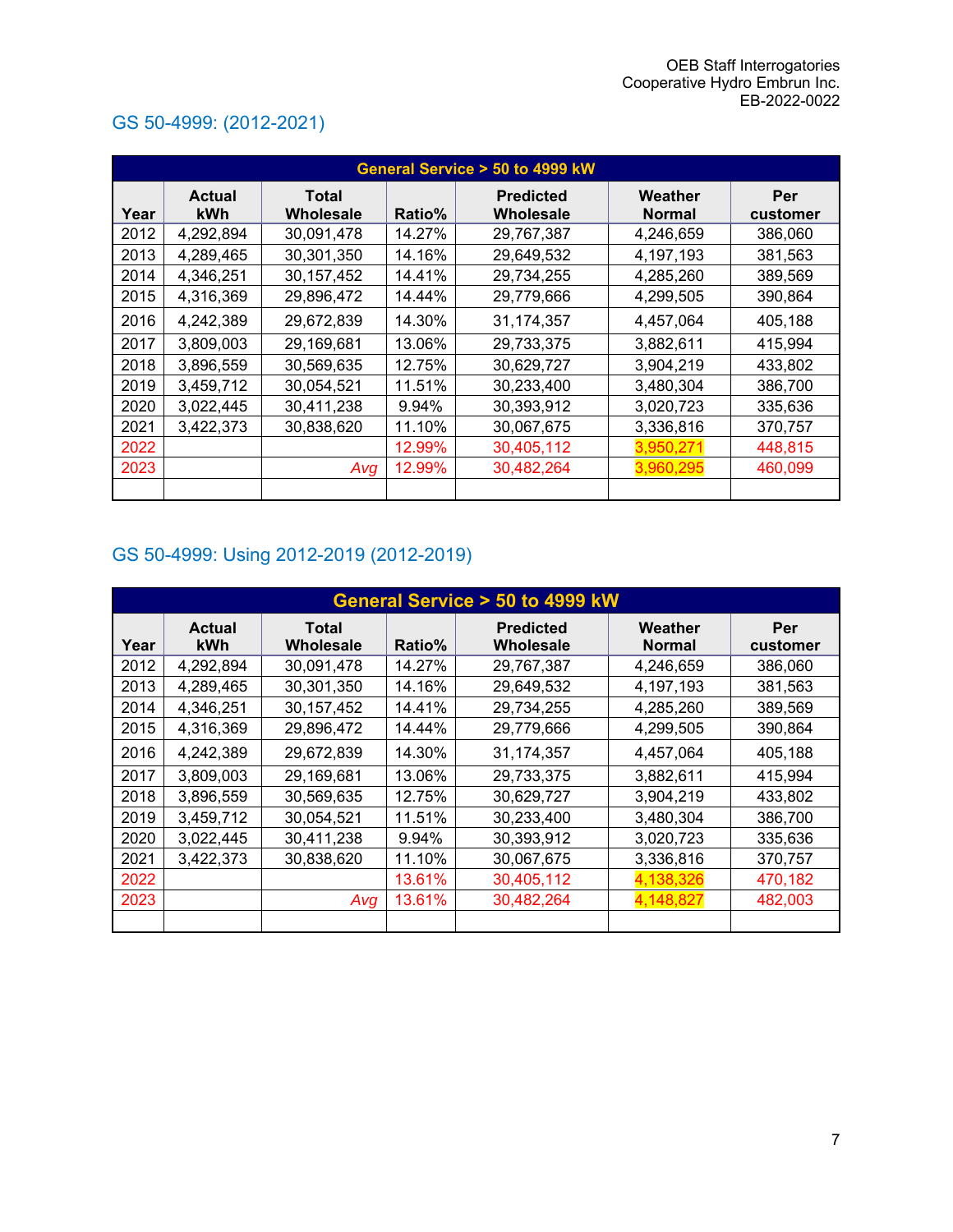#### **3-STAFF-48 CDM DATA**

#### **CDM Ref 1: Exhibit 3, page 18**

Cooperative Hydro Embrun states that the "persisting effects of CDM projects are embedded in the utility wholesale; therefore no adjustment was made." It states that it is "not planning or aware of any new CDM programs in the test year (2023)."

(a) Please provide the historic CDM program delivery for each historic year, using estimates as required to complete any missing data

CHEI Response: Please see tab CDM Allocation in model title CHEI 2021 Load Forecasting 3-Staff-48.

(b) Please estimate the CDM program delivery in 2022.

CHEI Response: CHEI's estimate is 1.7M kWh for 2021 which would also be for 2022 given that the utility has not pursued any CDM programs since the end of 2018. The estimate includes programs and persistence from 2012 on. Please see tab CDM Allocation in model title CHEI 2021 Load Forecasting 3-Staff-48.

(c) If Cooperative Hydro Embrun is now aware of CDM programs impacting 2023, please provide an estimate of these.

CHEI Response: See b) above, CHEI estimates that there is approximately 1.7M kWh of energy savings embedded in its load.

(d) Please comment on the suitability of a forecasting model which exhibits a trend of CDM delivery in the historic years which may not match the trend of CDM delivery in the forecast period.

CHEI Response: CHEI's load is fairly stable and somewhat predictable. CHEI ran the regression analysis including CDM savings which have trended upwards steadily in the years where the government had allowed/encouraged CDM programs.

CHEI is of the mind that a portion of the savings from programs implemented between 2012-2018 should continue to achieve efficiencies going forward. CHEI would also hope that the general idea of CDM will continue to impact its customer's behaviour even in the absence of government incentives and its marketing.

To remove any effects of energy savings would assume a return to post 2012 which in CHEI's view would be inaccurate.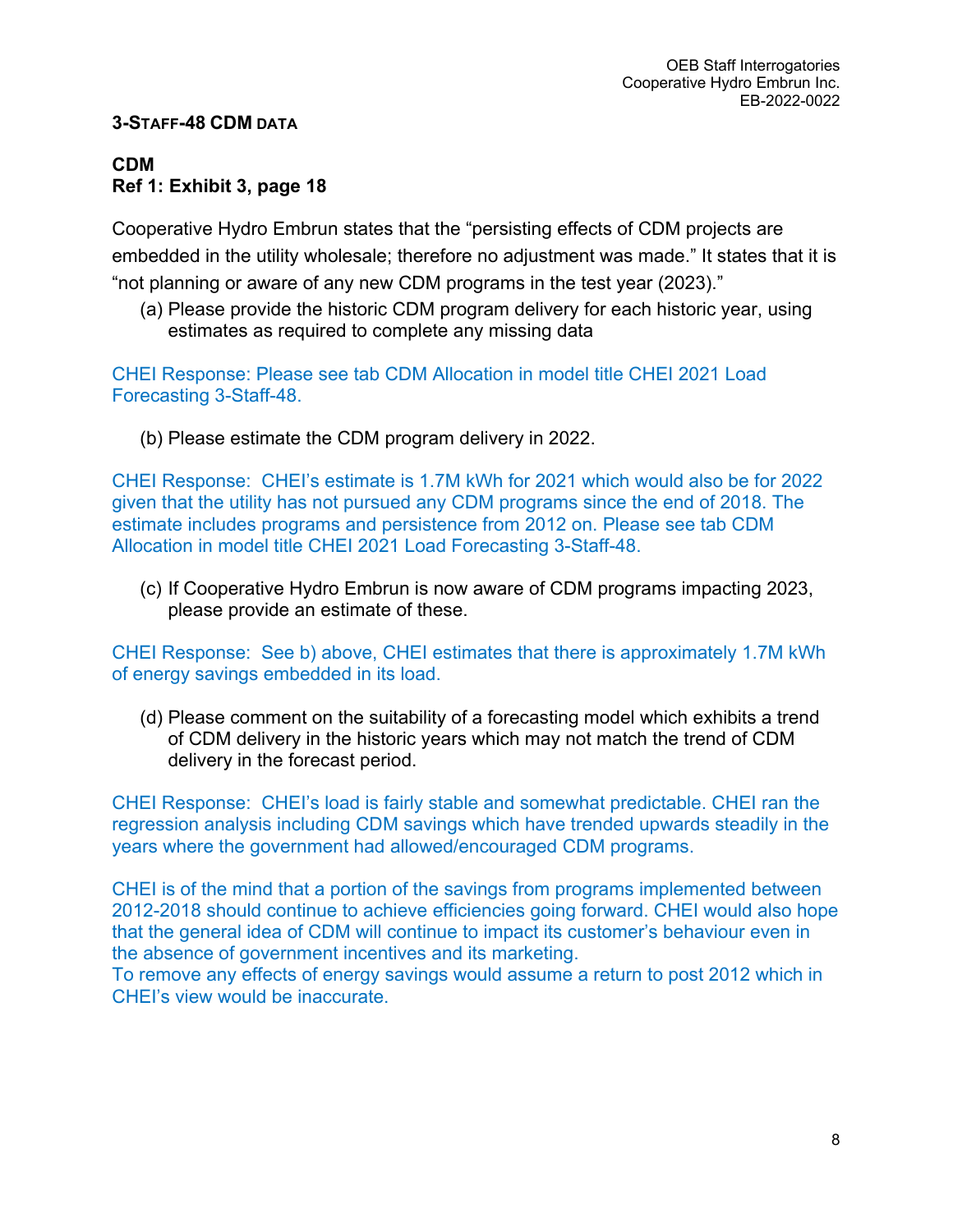#### **3.0-VECC -11 SCENARIO**

Reference: Exhibit 3, page 4

- Preamble: The. Application states: "*CHEI's load has been relatively consistent over the past ten years, with a drop in 2017 due to the weather, amplified by a seasonably warm 2018. As shown in the table below, the movement in peaks between 2017 to 2019 support the reasoning that the abnormal shift in load were related to unseasonal weather patterns*".
- a) .Please provide a schedule that sets out for each of the years 2017-2021:
	- a. The actual total purchases (from Hydro One and embedded generation). (i)
	- b. The sum of the monthly actual HDD values. (ii)
	- c. The sum of the monthly weather normal HDD values.(iii)
	- d. The HDD coefficient per CHEI's load forecast model, (iv)
	- e. The sum of the monthly actual CDD values.(v)
	- f. The sum of the monthly weather normal CDD values.
	- g. The CDD coefficient per CHEI's load forecast model
	- h. The results of the following calculation:
		- i. Item (i), plus
		- ii. (Item (iii) Item (ii)) x (Item iv) plus
		- iii. (Item  $(vi)$  Item  $(v)$ ) x (Item  $(vii)$
	- i. Variance  $(\%)$  = Item (i) versus Item (viii)

#### CHEI Response: See tab 3-VECC-11 of the model of the same name i.

| <b>Actual</b> | 2017       | 2018       | 2019       | 2020       | 2021       |
|---------------|------------|------------|------------|------------|------------|
| January       | 2,836,432  | 3,165,726  | 3,145,868  | 2,876,194  | 2,929,720  |
| February      | 2,473,666  | 2,566,576  | 2,705,301  | 2,648,713  | 2,689,098  |
| March         | 2,673,973  | 2,548,260  | 2,648,806  | 2,518,406  | 2,651,698  |
| April         | 2,084,834  | 2,252,422  | 2,202,910  | 2,179,090  | 2,116,456  |
| May           | 2,042,459  | 2,036,801  | 2,012,803  | 2,246,165  | 2,261,742  |
| June          | 2,235,138  | 2,270,844  | 2,219,087  | 2,502,070  | 2,654,052  |
| July          | 2,360,675  | 2,904,904  | 2,969,546  | 3,144,590  | 2,643,274  |
| August        | 2,512,536  | 2,795,184  | 2,547,383  | 2,656,474  | 3,055,729  |
| September     | 2,295,953  | 2,337,172  | 2,074,050  | 2,129,182  | 2,221,586  |
| October       | 2,032,906  | 2,218,376  | 2,072,932  | 2,228,772  | 2,189,898  |
| November      | 2,550,683  | 2,554,038  | 2,540,264  | 2,386,318  | 2,450,425  |
| December      | 3,070,425  | 2,919,333  | 2,915,569  | 2,895,264  | 2,974,941  |
| Total         | 29,169,681 | 30,569,635 | 30,054,521 | 30,411,238 | 30,838,620 |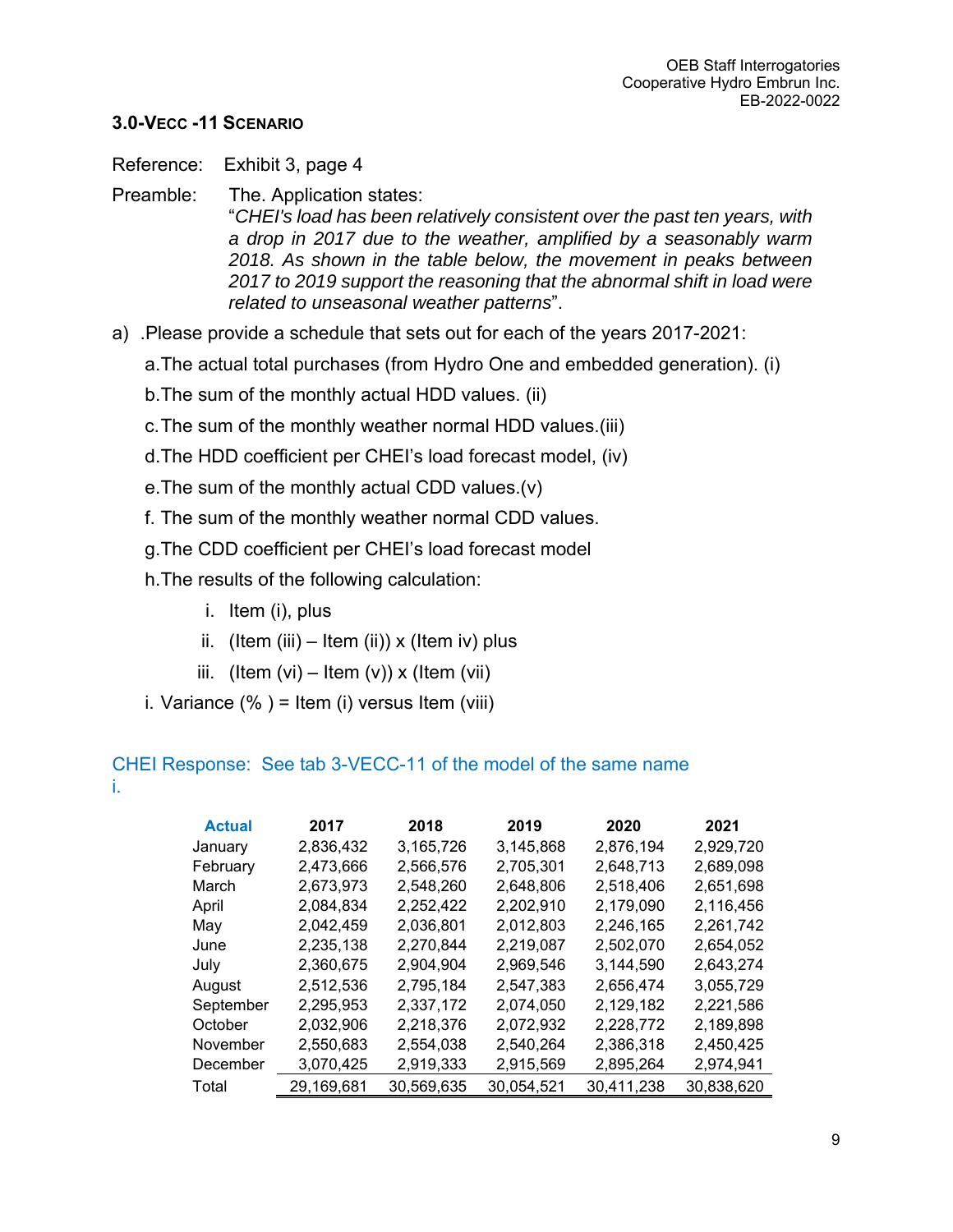### h) ii. iii.

| <b>Scenario</b> | 2017       | 2018       | 2019       | 2020       | 2021       |
|-----------------|------------|------------|------------|------------|------------|
| January         | 2,924,218  | 3,112,745  | 3,042,438  | 2,942,155  | 2,996,060  |
| February        | 2,537,984  | 2,647,427  | 2,675,050  | 2,652,756  | 2,733,199  |
| March           | 2,566,716  | 2,573,929  | 2,603,525  | 2,571,756  | 2,690,310  |
| April           | 2,120,942  | 2,162,123  | 2,165,140  | 2,148,594  | 2,176,466  |
| May             | 2,010,064  | 2,073,750  | 1,944,413  | 2,172,296  | 2,207,429  |
| June            | 2,261,118  | 2,317,514  | 2,171,945  | 2,426,207  | 2,589,054  |
| July            | 2,361,526  | 2,822,334  | 2,848,525  | 2,973,781  | 2,571,851  |
| August          | 2,578,867  | 2,822,685  | 2,501,100  | 2,577,315  | 2,934,528  |
| September       | 2,273,581  | 2.291.654  | 2,055,458  | 2,087,066  | 2,239,744  |
| October         | 2,099,265  | 2,127,341  | 2,050,202  | 2,167,685  | 2,252,194  |
| November        | 2,532,771  | 2,465,270  | 2,459,904  | 2,457,778  | 2,446,873  |
| December        | 2,914,080  | 2,861,902  | 2,904,808  | 2,950,824  | 2,987,326  |
| Total           | 29,181,131 | 30,278,674 | 29,422,509 | 30,128,213 | 30,825,034 |

# i) variance

| <b>Variance</b> | 2017     | 2018      | 2019      | 2020      | 2021     |
|-----------------|----------|-----------|-----------|-----------|----------|
| January         | 3.09%    | $-1.67%$  | $-3.29%$  | 2.29%     | 2.26%    |
| February        | 2.60%    | 3.15%     | $-1.12%$  | 0.15%     | 1.64%    |
| March           | $-4.01%$ | 1.01%     | $-1.71%$  | 2.12%     | 1.46%    |
| April           | 1.73%    | $-4.01%$  | $-1.71%$  | $-1.40%$  | 2.84%    |
| May             | $-1.59%$ | 1.81%     | $-3.40%$  | $-3.29%$  | $-2.40%$ |
| June            | 1.16%    | 2.06%     | $-2.12%$  | $-3.03%$  | $-2.45%$ |
| July            | 0.04%    | $-2.84%$  | $-4.08%$  | $-5.43%$  | $-2.70%$ |
| August          | 2.64%    | 0.98%     | $-1.82%$  | $-2.98%$  | $-3.97%$ |
| September       | $-0.97%$ | $-1.95%$  | $-0.90%$  | $-1.98%$  | 0.82%    |
| October         | 3.26%    | $-4.10%$  | $-1.10%$  | $-2.74%$  | 2.84%    |
| November        | $-0.70%$ | $-3.48%$  | $-3.16%$  | 2.99%     | $-0.14%$ |
| December        | $-5.09%$ | $-1.97%$  | $-0.37%$  | 1.92%     | 0.42%    |
| Total           | 2.16%    | $-11.01%$ | $-24.77%$ | $-11.37%$ | 0.61%    |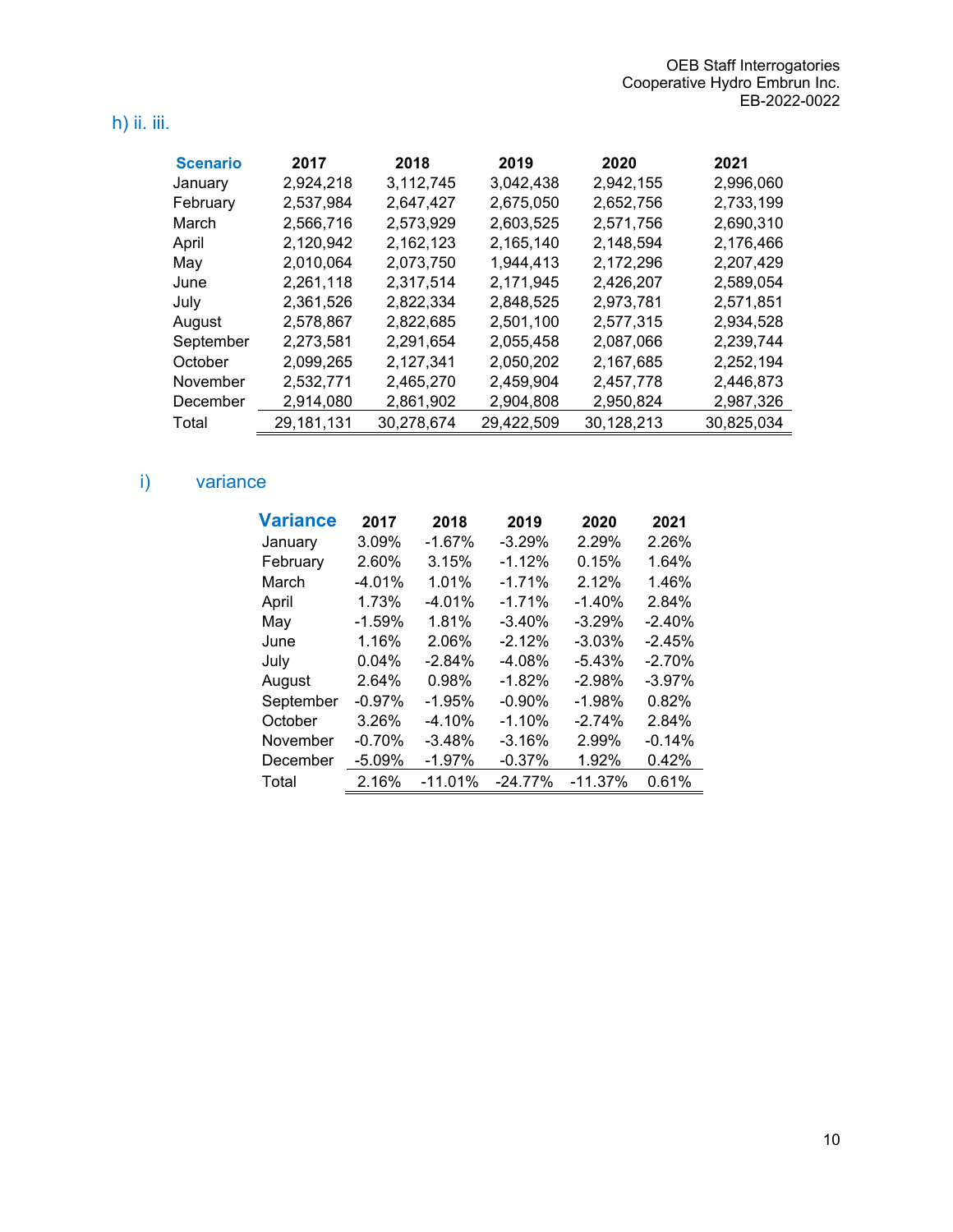**3.0-VECC -12**

Reference: Exhibit 3, pages  $5 - 6$ 

Preamble: The Application states (page 5):"*CHEI analyzed its wholesale purchases to see the effects of Covid on its monthly load. Although the utility tested various scenarios, it didn't feel confident enough in the relationship between the variance to attribute it to Covid*".

a) What "Covid" scenarios did CHEI test and what were the results?

CHEI Response: Many scenarios were tested from replacing lockdown months by averages of previous year or the pre-Covid 2019. Unfortunately, CHEI did not document scenarios related to Covid. Utilities generally run through dozens of scenarios looking at the coefficient, P-Value and Adjusted R-Squared to see for any improvements.

b) If not already "tested", please provide the results of a regression model that includes the variables used by CHEI plus a Covid flag for the months of March 2020 through December 2021 and provide the resulting forecast power purchases for 2023 (assuming no Covid flag for 2023).

CHEI Response: Please see model by the name of Load Forecasting 20220502 3-VECC-12

c) With respect to Table 7, what years were used to calculate the 10 year average?

CHEI Response: 2012 to 2021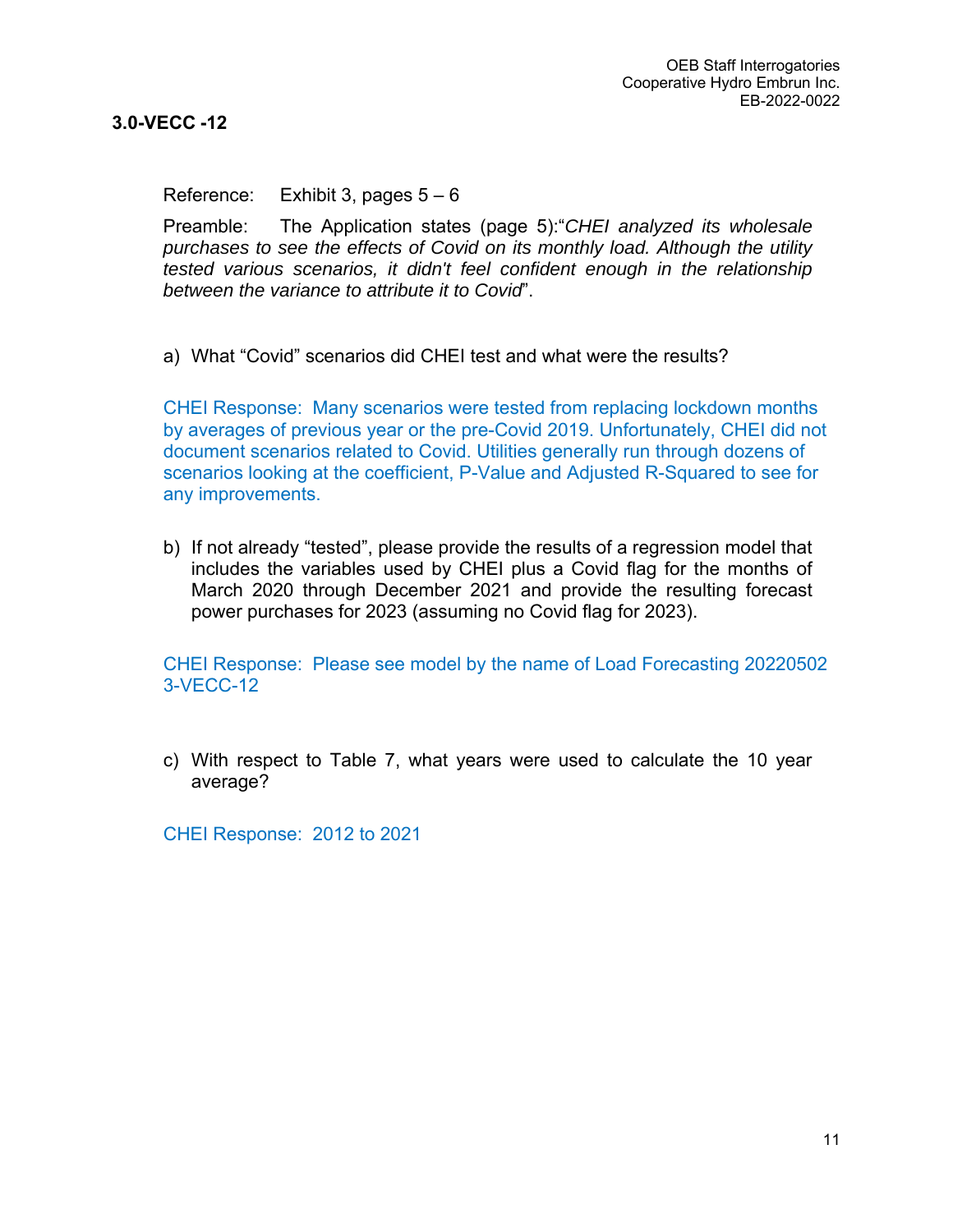| 2019     | 2020     | 2021     | 8Yr AVG  | <b>AVG vs COVID</b><br>2020 | Avg vs COVID<br>2021 |
|----------|----------|----------|----------|-----------------------------|----------------------|
| 3145868  | 2876194  | 2929720  | 3143707  | -267514                     | $-213987$            |
| 2705301  | 2648713  | 2689098  | 2743854  | $-95141$                    | -54755               |
| 2648806  | 2518406  | 2651698  | 2647241  | $-128834$                   | 4458                 |
| 2202910  | 2179090  | 2116456  | 2190062  | $-10971$                    | $-73606$             |
| 2012803  | 2246165  | 2261742  | 2076949  | 169216                      | 184794               |
| 2219087  | 2502070  | 2654052  | 2268667  | 233402                      | 385385               |
| 2969546  | 3144590  | 2643274  | 2657654  | 486936                      | -14381               |
| 2547383  | 2656474  | 3055729  | 2577914  | 78561                       | 477815               |
| 2074050  | 2129182  | 2221586  | 2207599  | -78416                      | 13988                |
| 2072932  | 2228772  | 2189898  | 2094312  | 134460                      | 95586                |
| 2540264  | 2386318  | 2450425  | 2442038  | $-55721$                    | 8386                 |
| 2915569  | 2895264  | 2974941  | 2939182  | -43918                      | 35759                |
| 30054521 | 30411238 | 30838620 | 29989179 | 422060                      | 849441               |

d) If either 2020 or 2021 were included in the calculation, please re-do Table 7 using an "average" values that exclude these two years.